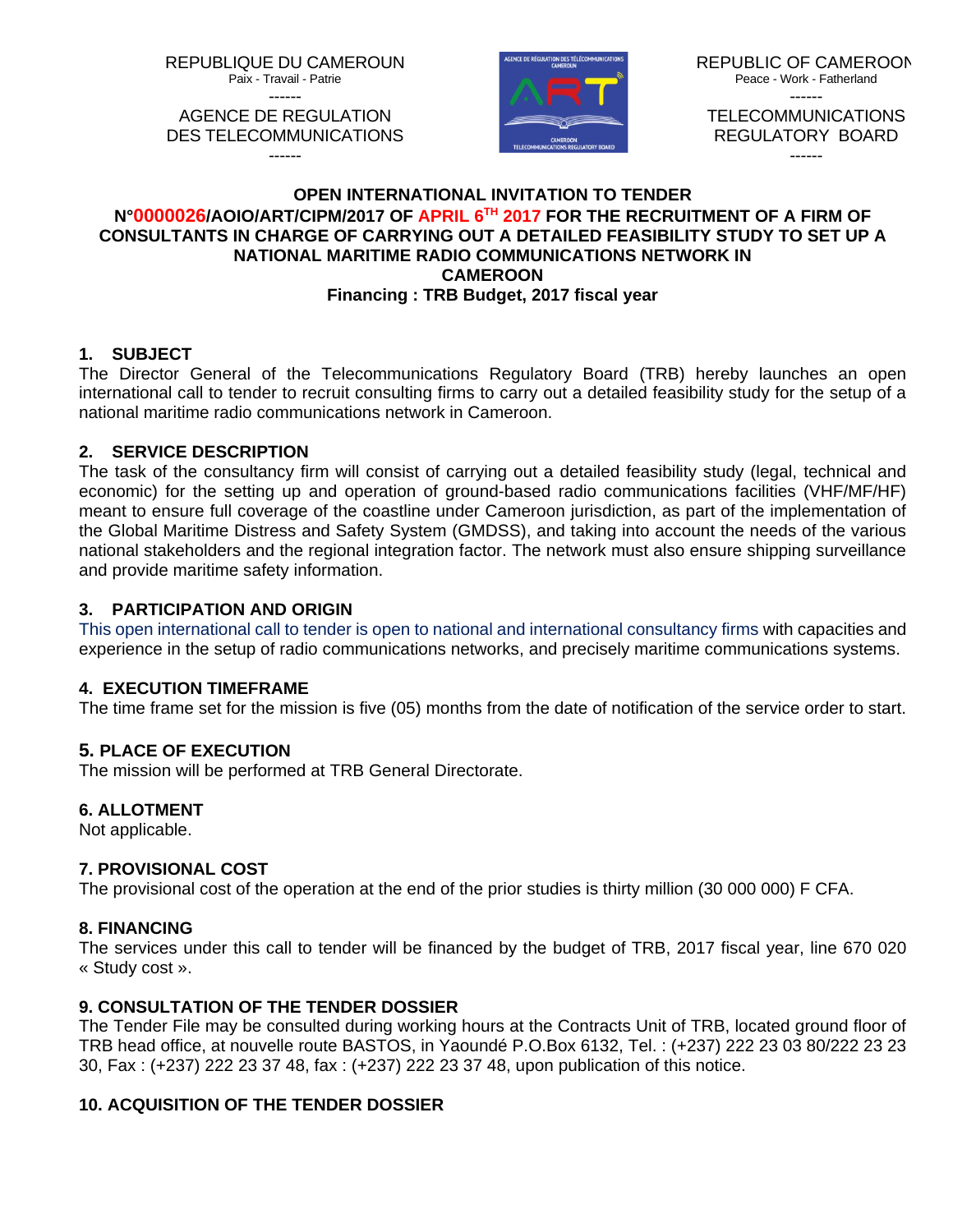The Tender Dossier in French may be obtained at the Contracts Unit of TRB, upon presentation of a receipt attesting to the payment of the non-refundable sum of one fifty thousand **(50 000) CFA francs**, representing the file review charges deposited in the special contracts account n° 335 988 of the Public Contracts Regulatory Agency (ARMP) opened at BICEC, in the branches of all the Regional capital cities and those of the towns of Limbe and Dschang.

#### **11. PROVISIONAL BID BOND**

Each bidder shall attach to his/her administrative documents, a bid bond of **six hundred thousand (600 000) francs CFA** issued by a first-rate bank approved by the Ministry of finance and valid for thirty (30) days beyond the original validity date of the tender.

#### **12. ADMISSIBILITY OF BIDS**

Under threat of rejection, the other required administrative documents must absolutely be produced in originals and copies certified true by the issuing service or an administrative authority as per the stipulations of the Special Tender Regulations.

They must be dated less than three (3) months before the original date of submission of bids or have been established after the signing date of the Tender notice.

Any bid not abiding by the prescriptions of this notice and the Tender File shall be declared inadmissible. Especially the absence of the bid bond issued by a first-rate bank approved by the Ministry of Finance or nonrespect of the standard documents of the Tender File, shall lead to the rejection of the bid

#### **13. SUBMISSION OF BIDS**

Each bid drafted in English or French in seven (7) copies, including the original and six (6) copies marked as such, must reach the Contracts Unit of TRB, located ground floor of TRB building, at nouvelle route BASTOS, in Yaoundé P.O.Box 6132, Tel. : (+237) 222 23 03 80/222 23 23 30, Fax : (+237) 222 23 37 48, fax : (+237) 222 23 37 48, not later than **JUNE 5TH 2017 at 12 noon** (local time) in a sealed envelope.

Past the time, no other offer will be accepted. No offer regularly submitted can neither be changed nor withdrawn and must read:

"OPEN INTERNATIONAL INVITATION TO TENDER N°**0000026**/AOIO/ART/CIPM/2017 OF **APRIL 6TH 2017** FOR THE RECRUITMENT OF A FIRM OF CONSULTANTS IN CHARGE OF CARRYING OUT A DETAILED FEASIBILITY STUDY FOR THE SETUP OF A NATIONAL MARITIME RADIO COMMUNICATIONS NETWORK IN CAMEROON

### *TO BE OPENED ONLY AT THE EXAMINATION SESSION".*

#### **14. OPENING OF BIDS**

The bids will be opened in two stages.

The opening of administrative and technical offers will occur fist, followed by that of financial offers of the bidder scoring the minimum required technical mark.

The opening of administrative documents and technical offers will take place on **JUNE 5TH 2017 at 1:00 am** by the Internal Tender Commission at TRB.

Only bidders can attend the opening session or be represented by a duly mandated person having a good knowledge of the file